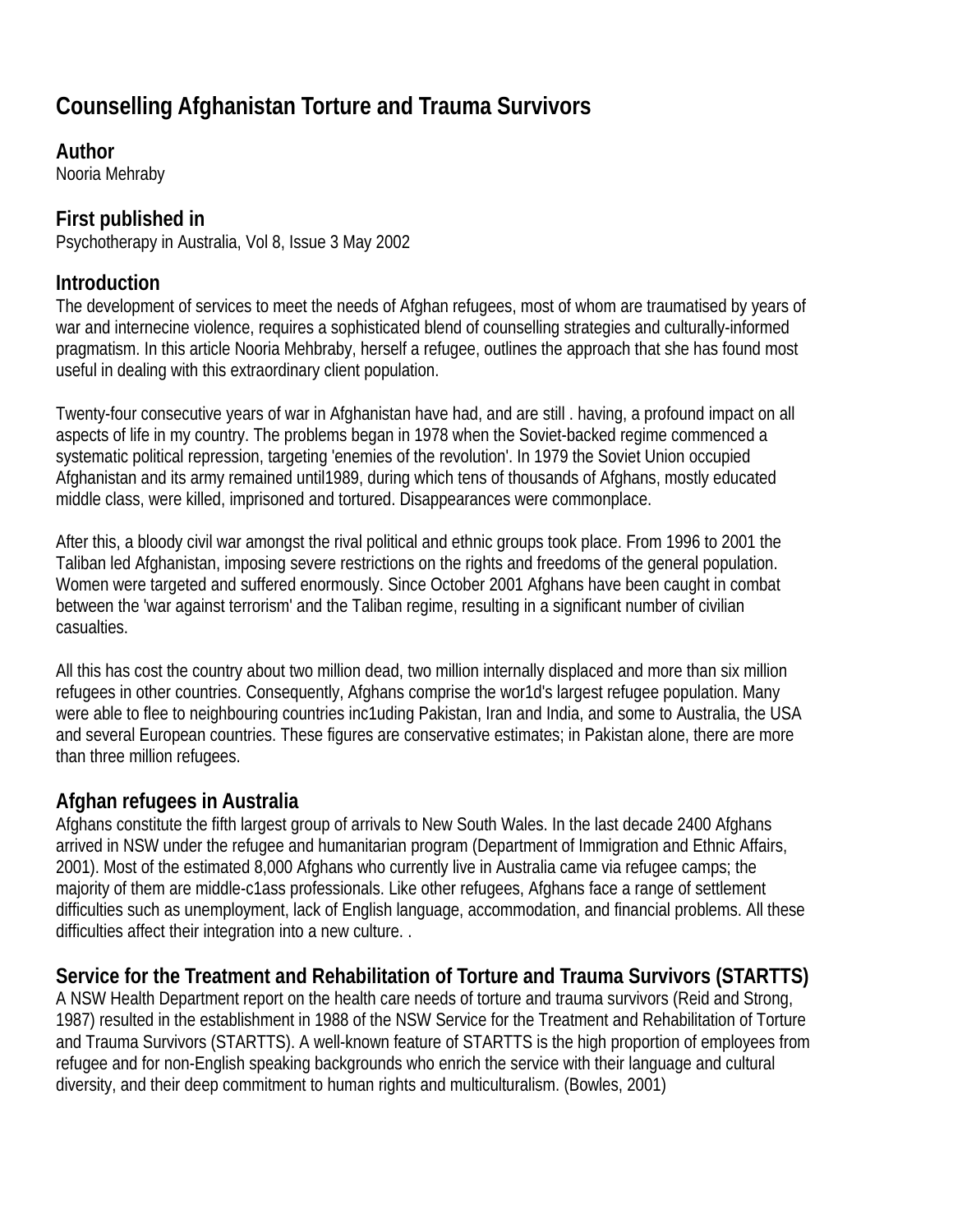The position of Middle-Eastern Counsellor/Bicultural Worker was one of the first bicultural positions at STARTTS (in this service Afghanistan is inc1uded with Middle-Eastern countries). At present STARTTS employs over fifteen Bicultural Counsellors representing a range of refugee communities in Australia. I have been employed in this role since 1995.

Afghans comprise more than twelve percent of STARTTS' clients (STARTTS statistics, March 2002). Since the end of 1999, many Afghans arrived on Australia shores by boat and were detained in immigration detention centres. Following the determination of their refugee status they were released into the community and granted Temporary Protection Visas (TPVs) for a duration of three years only.

. According to Centrelink statistics (January, 2002), around 3000 Afghan TPV holders are living in Australia. The majority belong to the Hazara ethnic group, who were subject to persecution from the Pashtun dominated Taliban.

### **Impact of the Global Terrorism Crisis**

The current global terrorist crisis, resulting in the US bombardment of Afghanistan, has had a significant impact on Afghan refugees in Australia. Many have experienced re-traumatisation with severe posttraumatic symptoms, grief and loss reactions, anger, resentment, survivor guilt, anxiety and depression. Many Afghan children face stigma and are being stereotyped as terrorist supporters in school settings. This compounds the difficulties associated with attempts to regain their lost identity and cope with the individual and family impact of world events. Concern about family members in Afghanistan and neighbouring countries, as well as pressure to provide financial support to them, are additional sources of stress.

### **Torture and Trauma**

The violence and human rights violations perpetrated against Afghans has been extensively documented in international publications:

'They witnessed the death of people in combat or bombardment, mutilation, the retrieval of bodies, complete devastation of the houses, villages and agricultural land. Some of them have actively participated in killing of their enemies, in mortar bombing, ambush, hand-to-hand fights, assassinations and interrogations. Many of them have been through the experience of a prolonged journey through mountains in very rough terrain. On this journey they experienced fatigue, change in diet and climate, and travel across time zones coupled with the constant fear of being caught, killed or imprisoned.' (Wardak, 1993,350)

Other experiences inc1ude being burned alive in tunnels and terrible deaths from poisoned water. It has also been estimated that there are about ten million land mines in Afghanistan, which could take more than seventyfive years to remove. STARTTS' c1ients have reported that their torture inc1uded verbal and physical abuse, electric shocks, beatings with electric cables, burning with cigars, mock executions, sexual assault and rape of both men and women, confinement in small crowded rooms, being forced to witness the torture and execution of friends and relatives, use of diuretic and other drugs, deprivation of food, water and light, exposure to extreme hot and cold, pub1ic beatings and stoning, and many other forms of physical and psychological torture.

The UNHCR estimates that 80% of all refugee women experience rape and sexual abuse. This not only affects individual survivors but also the family and the community to which the survivor is related. It is designed to humi1iate and destroy women who are targeted because of their ethnic, religious, racial, or political identity.

Despite a high incidence of sexual assault and rape amongst refugee women, the crime is often shrouded in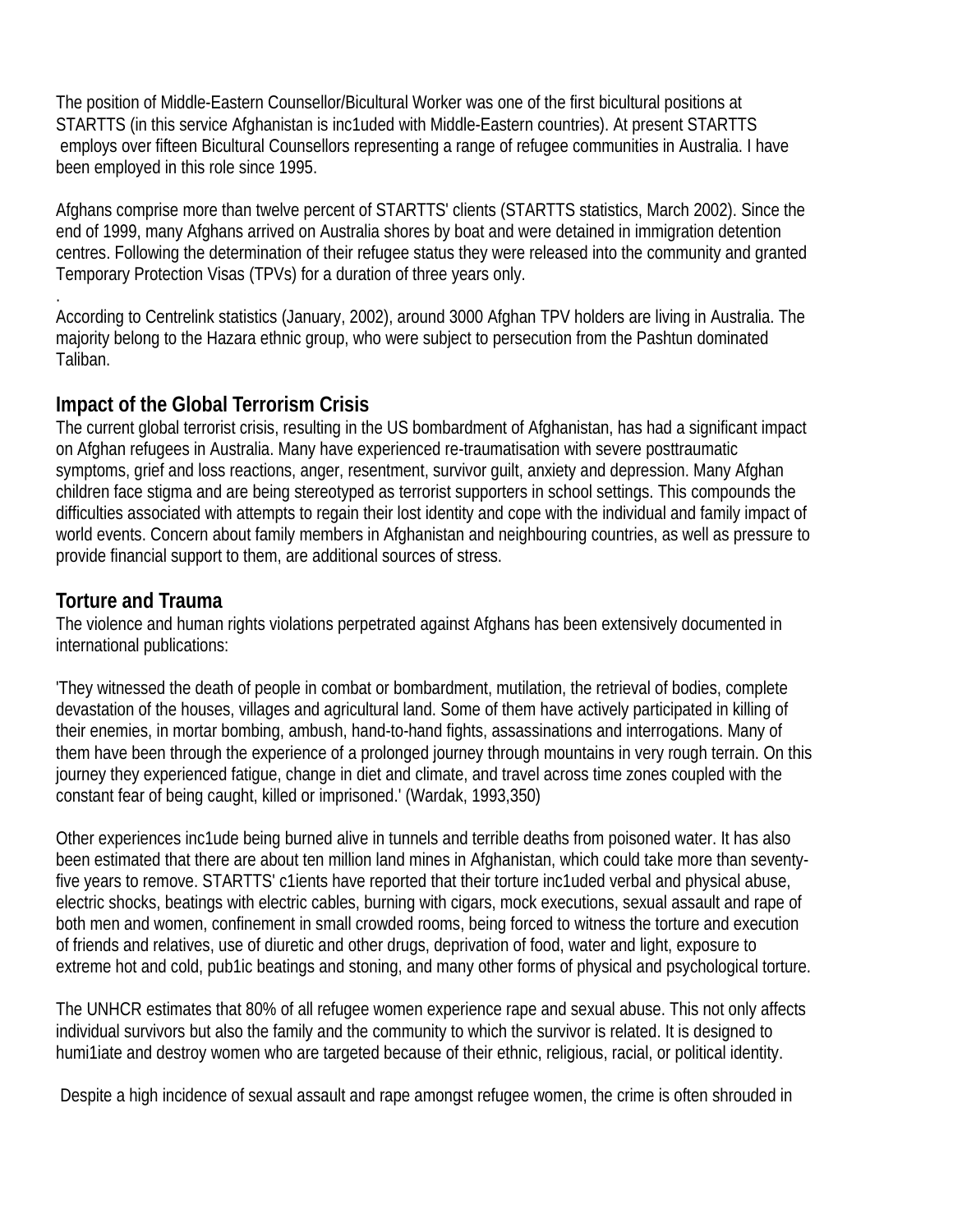si1ence. Due to stigma, shame and guilt associated with loss of virginity or purity it is difficu1t for women to reveal their horrific experiences. This tendency is more pronounced in .some cultures, such as Middle Eastern cultures, (inc1uding Afghans) where a woman's virginity' is a prized possession and sex out of marriage is forbidden.

During the' five years I worked as a doctor in Afghan refugee camps in Pakistan, none of my female patients ever reported a sexual assault although there was much anecdotal evidence to suggest that such events were occurring among the camp population. Similarly, a study held in Winnipeg, Canada, found that over 94% of refugee sexual abuse survivors did not disc1ose their experiences to their refugee workers. For some women the threat of rape is so ominous that they have committed suicide to avoid it (even though suicide is forbidden in Islam). For instance, several women in the Shamali district in North Afghanistan killed themse1ves in a hot tanoor (a day oven) because they feared being raped by Russian soldiers attacking their village. They felt that loss of virginity would bring a lifetime of shame and wounded pride. Amnesty International documented similar cases, which had happened during the civilian war in Afghanistan (Mehraby, 2001).

# **The role of the Bicultural Counsellor**

Since its establishment, STARTIS has relied extensively on bicultural counsellors. These are professionals from an array of disciplines, trained in counselling or health related issues, who share the language and culture of a particular client group. They provide a linguistic and cultural bridge between clients and the service. Their tasks include counselling, working in co-therapy with monolingual professionals, casework and advocacy, group work, community development, training, lobbying, consultancy and awareness raising among mainstream service providers (Becker et al., 1991: Cunningham and Silove, 1993).

Initially the service functioned using a bicultural! monolingual counsellor partnership to assist clients. However bicultural counsellors have increasingly performed the sole counsellor role and work more independently (Becker et al. 1991). Although some bicultural counsellors have been employed with minimal training or experience in counselling, their linguistic skills, profound understanding of their c1ients' cultures and history, as well as their own experiences, are invaluable. They ease the process of counselling by establishing rapport and enhancing the recovery of trauma survivors (Cunningham and Silove, 1993). Most of them have obtained their qualifications in counselling, psychology, and social work while working at STARTTS. Other bicultural counsellors have had extensive experience working as psychologists or socia1 workers in their own countries, often in war situations.

Three factors ensure the success of the bicultural counsellor model:

(i) the individual qualities and experiences of the people who have been selected to these positions,

(ii) their links with their refugee groups of their communities, and

 (iii) STARTTS' clinical support structure including its consistent professional clinical supervision and c1inical training and support for pursuit of further studies in relevant areas.

However bicultural counsellors are also members of their client's tight-knit communities. This can make it hard for them to draw professional boundaries and separate their role as a professional counsellor from their roles in the community as leaders, friends and participants in various social activities. Community members expect the counsellors to be involved in social activities, cultural functions and religious ceremonies, but these often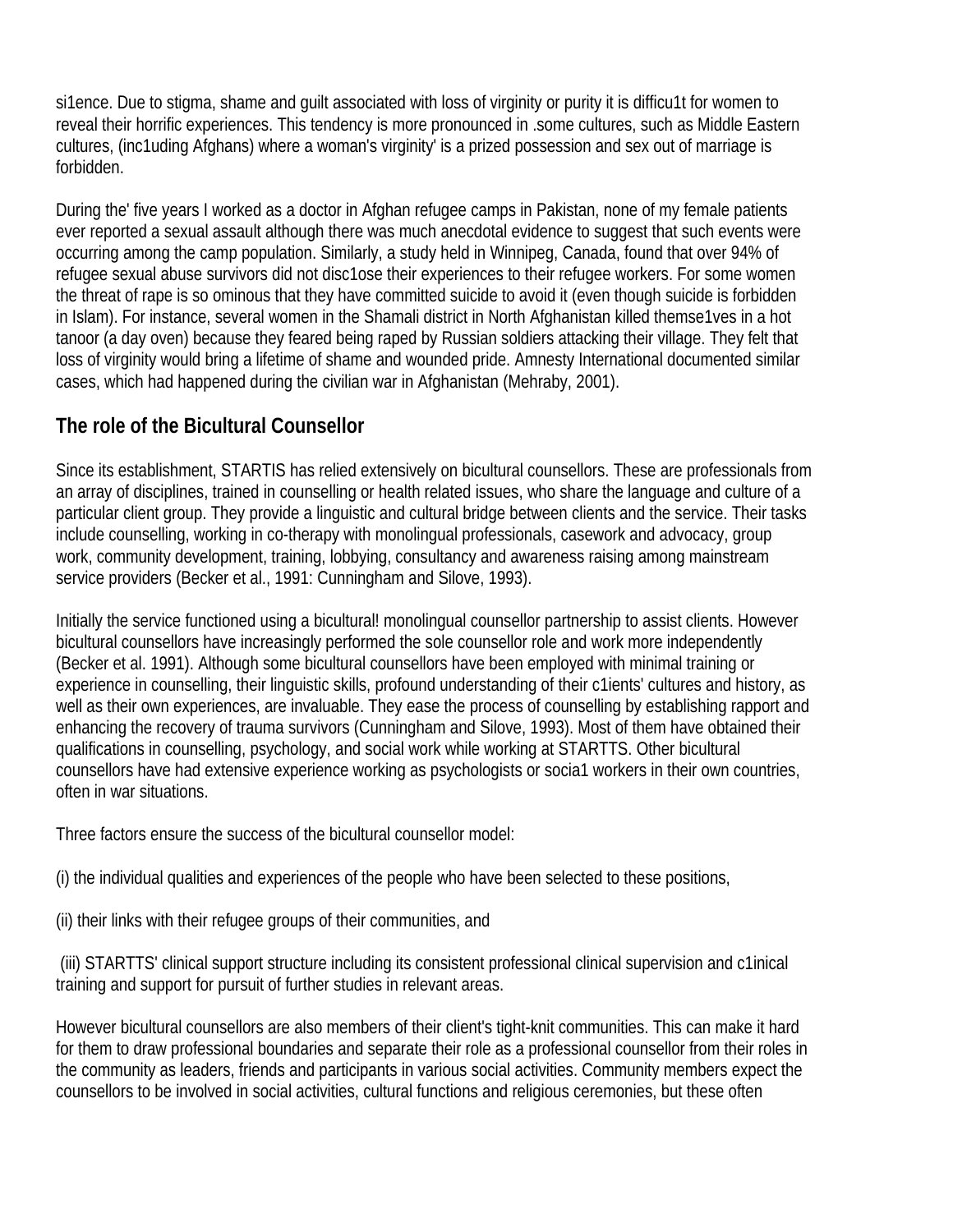extend beyond the counsellors' daily duties.

Additionally, many refugee communities are fragmented a10ng the lines of ethnicity, religion, language and political opinions. A client who is related to one of these groups may not be comfortable and trusting when discussing their personal issues with a counsellor perceived as belonging to the opposite faction. Conversely, some clients fear shame and stigma, and worry that their confidentiality may be compromised when discussing their experiences with counsellors from the same ethnic or religious group. Or, the personal experiences of a counsellor may prevent her/him from delivering appropriate services to the clients of an opponent segment. Some counsellors experience feelings of guilt if the perpetrators of violence against their clients belonged to the same ethnic/religious/politica1 group as themselves (Cunningham and Silove, 1993).

Counsellors working with torture and trauma survivors are also highly vulnerable to vicarious traumatisation and burnout. This is particularly the case for bicultural counsellors who have experienced trauma themselves and find it easy to identify with their clients.

#### **Personal training in medicine and teaching**

Although, counselling was not my initial career, my medical background and experience as a medical doctor in various refugee camps provided me with a deep understanding of problems faced by refugees. I have been able to utilise some of my medical knowledge and teaching experiences in counselling. For example, distinguishing between client's physical problems and psychological problems or identifying some physical symptoms that are rooted in underlying psychological problems. General education and psycho-education and assessment of their settlement needs proved a relatively easy task.

The shift from a more practical career of medicine where results of treatment could be 'magically' seen, to a counselling career that often required medium to long-term therapy, was a challenge for me. In addition, coming from an ethnic minority and known in the community as a doctor was useful in the establishment of rapport and trust, however, it often created confusion for the clients who were unfamiliar with the concept of counselling and expected medical advice and direction.

I overcame this problem with through educating clients about the value of counselling and my role as a counsellor, as opposed to my previous role of a medical doctor. Although it is not always easy to listen to the horrific experiences of survivors from your homeland, working with clients as they gradually begin to achieve their therapeutic goals, is an inspiring process.

### **Holistic multi-level interventions**

The complex interaction of torture and trauma experiences, exile, migration and settlement issues, vary according to the stages of the life cycle which survivors occupy. Coping style is also influential, as are cultural factors, level of education, and personality variables. This interaction happens within the larger context of the clients' current environment including family, refugee community, mainstream Australian society and service providers (Aroche and CoelIo, 1994). Such multi-level conceptualization requires a corresponding intervention model targeting different levels of the client's individual and social systems.

On an individual level, STARTTS provides counselling and psychotherapy, psychiatric assessment and treatment, physiotherapy and other somatic approaches, employment assistance and limited casework and advocacy.

On the family level, STARTTS provides family therapy and organises activities for the clients' children. At times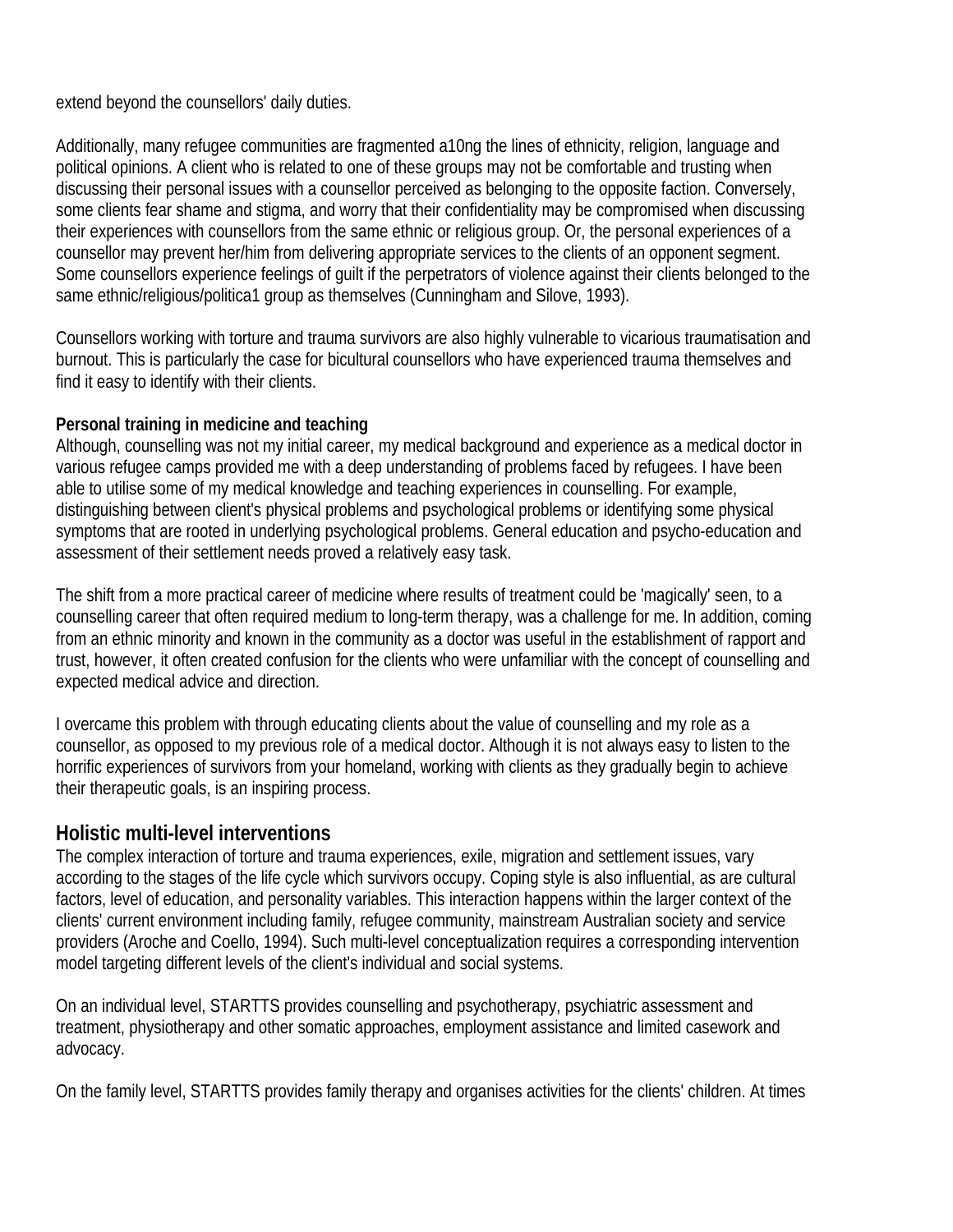it becomes very difficult for some Afghan refugees to negotiate family developmental tasks such as children growing up and role changes in the family when they themselves feel vulnerable and fragile (Haidary and Bowles, 1994). In addition, most Afghan refugees lack the traditional support of the extended family. In most cases, Afghan families have their members scattered around the world while many are still in Afghanistan where they face constant danger and deprivation. This family dislocation along with the news - generally bad news - about the continuation of the war in their homeland and the destruction of their communities adds stress to their everyday lives. Hence STARTTS provides a number of group interventions for Afghan clients. At present there are two self-support groups for male and female Afghan clients. The activities of these groups include art and craft classes, English classes, settlement information sessions, stress management, psycho education, general health education, excursions and physical exercises such as hydrotherapy.

At the community level, networking and continuous consultation are important. The counsellor participates in community functions and events in order to facilitate STARTTS' involvement and support of the community at every level. There is also regular interagency contact.

Finally, at the mainstream service provider level, STARTTS works on raising awareness. This is achieved by consultation and training other organizations. These activities have proven valuable in acquiring responsive and appropriate service provision for Afghan clients by government and non-government agencies.

### **Counselling Afghan clients**

Afghan refugees suffer from a range of physical and psychological problems (Wardak, 1993), including posttraumatic stress disorder, generalized anxiety, panic disorders, depression, psychosis, and psychosomatic problems. They also experience intense bereavement and grief over the death of loved ones. This is exacerbated when numerous relatives or friends have died, as is often the case in war-tom countries. Although clients present with severe depression, the low number of suicides may be due to the adherence of the Afghan community to the values of Islam, which strictly forbids the taking of one's life (Wardak, 1993).

In refugee camps the psychological problems of Afghan refugees are often under-estimated due to more urgent physical health problems and the basic tasks of survivors.

The first step in the counselling process focuses on the education and discussion of the concept of counselling itself. Becker et al (1991) state that counselling is a western concept which is not likely to be familiar to many other cultural groups including Afghans. Therefore decisions of counselling require deep consideration. A positive outcome can only be expected if traditional Western counselling is adapted to the client's context. For instance, an illiterate client with strong religious belief might derive more benefit from spiritual healing rather than Cognitive Behaviour Therapy (CBT), which requires a high level of literacy.

In Afghanistan, older family members mainly conduct the counselling and it usually includes advice and direction giving, emotional and financial support and other types of material assistance. The problems are kept within the family and are rarely discussed with non-family members. Men are expected to be stoic and expression of emotion is inappropriate for them. Afghan men consider it shameful to cry, believing they should be tough enough to tolerate suffering with out tears.

While working with clients, the counsellor needs to introduce Western concepts in balance with Afghan concepts and culturally appropriate expectations. Practical assistance may need to be undertaken at the beginning of the counselling process - when appropriate - in order to build clients' trust and confidence.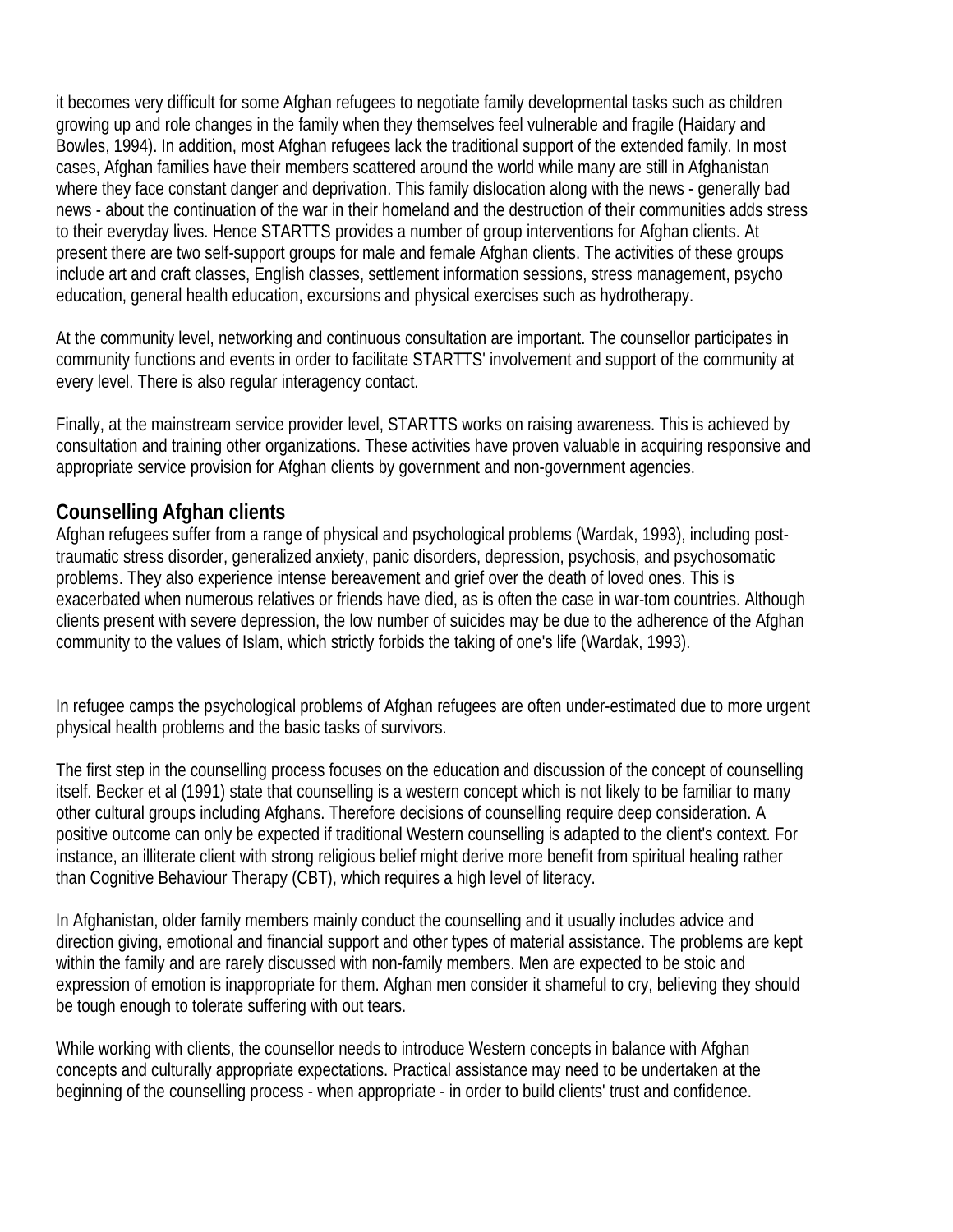STARTTS provides practical assistance with housing, Centrelink, employment seeking skills and recognition of qualifications, assistance with permanent residency or immigration issues relating to family reunion, and appropriate referral to other service providers. Since advice and material support may be what Afghan clients expect when seeking help, the encouragement to talk needs to be balanced with practical assistance. 'The inner and outer turmoil experienced by refugees is linked, both aspects must be addressed. Talking with clients about their feelings when they have nowhere to live does not address the most salient issue. At this time, only addressing practical concerns is unlikely to be successful as internal chaos of refugees may continue to destabilise their life.' (Bowles, 200 1 ,p.233). This issue has also been identified with other Asian refugee communities (Nguyen and Bowles, 1998; Tsul and Schultz, 1985), although for many Afghans asking for material assistance from an agency (as opposed to their family) is humiliating. They often choose not to ask for material help.

It is also extremely important to work on explaining and normalising the symptoms of Afghan clients. It is well known in the trauma field that emphasising the commonality of post-traumatic reactions and validating survivor's feelings, reduces anxiety and even the symptoms of the clients. The common phrase that PTSD is a 'normal reaction to an abnormal situation' often helps Afghan clients to realise that they are responding to the traumatic events that have happened to them. In other words, most people subjected to these extreme experiences would react in a similar way. Cognitive behavioural therapy such as psycho-education is useful to reduce the client's fear of being 'mad' as well as the stigma associated with mental illness.

Psychological problems among Afghan clients are often somatized or expressed in the form of physical problems. Wardak, (1993) states that 50% of Afghan clients express psychological distress through somatic complaints such as headaches, backache, and general body tension. This is the case in many non-Western cultures where psychological problems bear a lot of stigma, and sufferers risk being labeled 'mad'.

In the case of somatization, psycho-education coupled with general health education and physiotherapy tends to reduce the physical symptoms, which in turn leads to the reduction of fears and anxiety. For some clients, stress management and relaxation techniques and strategies may also be useful in the reduction of symptoms. For clients suffering from the physical consequences of torture or violence, these service s can be particularly useful.

Judith Herman' s (1992) model of trauma and recovery can inform the therapeutic process. According to Herman the creation of a safe environment and the development of trust is the first stage in the recovery process. These set the framework to initiate the counselling process, which also needs a strong emphasis on confidentiality, cultural concessions, and comfort with the process itself. With all of these, clients feel engaged in the process and use the counselling effectively, whereas without them clients become dissatisfied and leave prematurely.

In Herman's model the next stage is the in-depth exploration of traumatic experiences. For most Afghan clients it takes a number of sessions to reach this stage. The length of time could be a function of the interaction of cultural beliefs, in particular the value attributed to internalising intense emotions such as pain, anger and rage (Wardak, 1993), as well as the severity of trauma. Some' clients never feel comfortable going through this stage and they leave counselling as soon as their symptoms reduce. However the majority of Afghan clients, when the time is right, willingly explore the depth of their suffering.

According to Herman the third stage of the recovery process is social re-connection. Participation in a selfsupport group is crucial at this stage, as it provides a new bridge with society and creates opportunities for enjoyable and satisfying activities. However the group is also specifically used in the first stage of treatment in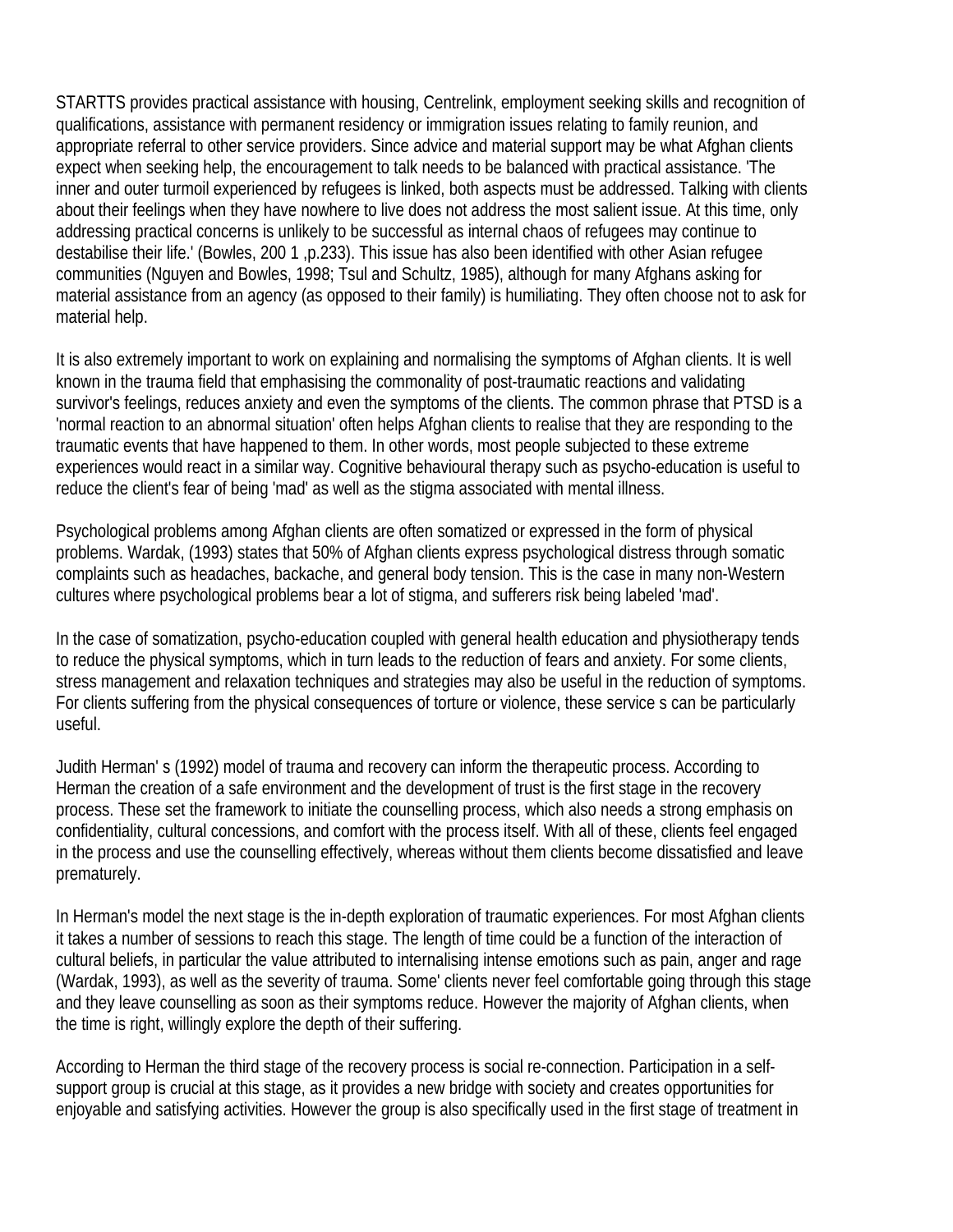order to normalize the symptoms, emphasize the commonality of experience, and to overcome isolation. This combination of group work and individual counselling seems to be the optimal combination (Aroche and Marin, 1994).

# **Spiritual healing and religious beliefs**

Culturally, it is important for any therapeutic intervention with Afghans to support the clients in their religious and spiritual beliefs. Ninety-nine percent of Afghans follow Islam. Muslims believe that all suffering, life, death, joy and happiness are derived from Allah and Allah is the one who will give you strength to survive. Muslims also believe that Allah appoints a time for each person to pas s from this existence into the next and that death is inevitable and will take place when the time is right. These beliefs are usually sources of comfort and strength and aid the healing process. For example, in accepting grief and loss, the relatives of the deceased person are urged to be patient and accept Allah 's decree. It is permitted to cry and express grief over the death of a loved one, however extreme lamentation is discouraged. Also it is advisable to bury the dead body as soon as possible, which will help lessen the mourning of relatives. Although grieving may never fully end, the period of outward mourning lasts no more than three days.

Reciting verses (Surahs) from the Qur'an, the performance of regular prayer five times daily, and ablution (Udu) prior to each prayer, provides clients with a sense of purity and cleanness. Many rape survivors find this useful as away of cleansing their body from the impurity of rape. Hussain, 1991 states that Prayer is also a time to remember Allah, thank Him and ask for forgiveness. It also gives some exercise to the whole body and is a source of meditation, relaxation and physiotherapy combined.

The use of religious parables, the life story of the Prophet Mohammad and Surahs from the Qur'an and Hadith (sayings of the prophet Mohammad) can all be therapeutic. For example, some clients benefit from reciting the Qur'an when they are frightened, or listening to the Qur'an to acquire body relaxation.

During the Russian occupation of Afghanistan one of the common tools of torture was to humiliate and destroy prisoner's religious beliefs. One of my Afghan clients was given about thirty electric shocks per day as well as other forms of torture. While, he was tortured his religious beliefs were constantly ridicu1ed and he was repeatedly asked: 'Where is your Allah to rescue you?' Today he sees his survival being due to the strength that Allah gave him. I have uti1ised his spirituality in his hea1ing process, for examp1e, asking him to listen to the Qur'an instead of relaxation tapes.

Shahid Athar in his artic1e Islamic Perspectives On Stress Management, states that Is1amic belief provide s strength in coping with stress, managing depression and reduction of panic. He cited the fol1owing verses from the Qur'an as being useful in times of loss s and stressfu1 situations:

'Be sure we shall test you with something of fear and hunger, some loss in goods or lives or the fruits (of your toil), but give glad tidings to those who patiently persevere, who say, when ajJlicted with calamity: 'To Allah we belong, and to Him is our return. They are those on whom (descend) blessings from their Lord, and Mercy, and they are the ones that receive guidance'. (Qur'an 2:155-156 -157)

'Whatever we are given is a gift from Allah. We are not its owner. Everything belongs to Allah and returns to Him.

So if we do not own these things, why mourn their /loss or wax proud on receiving them.' (Athar, is1amusa.com)

Athar, also states that the Prophet Mohammad used and advised the following prayers in times of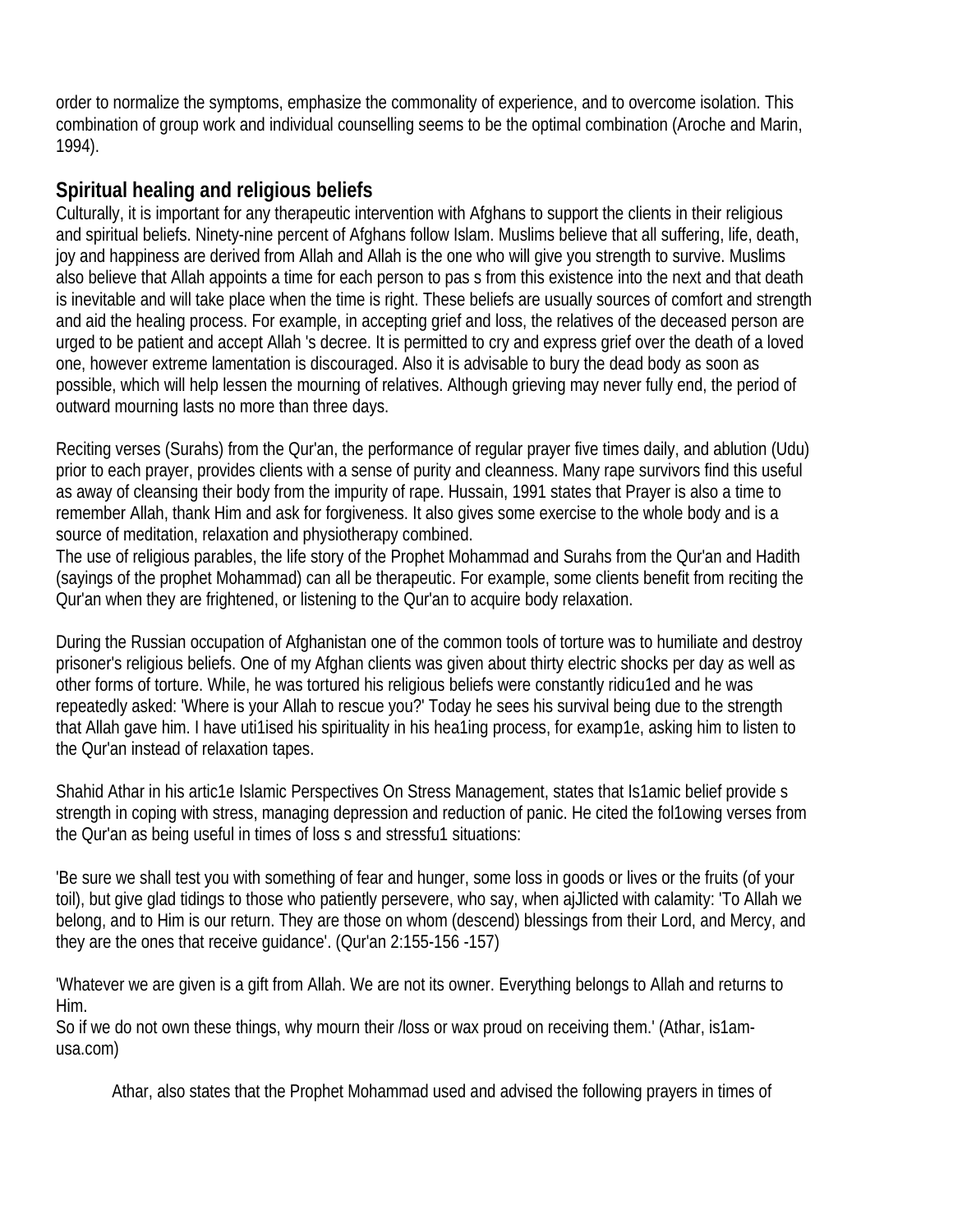distress:

'We repose our trust in Allah is sufficient for us. (For us Allah is sufficient), and He is the best Guardian.' (Qur'an 3: 173)

In times of depression Muslims are advised to increase remembrance of Allah:

'He guides to Himself those who turn to Him in penitence, those who believe and whose heart has rest in the remembrance of Allah. Verily in the remembrance of Allah, do hearts find rest.' (Qur'an 13:27-28)

The Arab-Islamic civilization has led many people to accept traditiona1 healing as the main foundation of he1p (Driss, 2000). However, this does not prevent them from seeking professional assistance. The prophet Mohammed used to send his followers, when they suffered from disease, to a doctor trained in the medical school of Jondishapour in Persia, and he utilised various medications himself in the last years of his life.

Silove et al (1991) state that many of STARTTS' clients are intensely religious people, who require understanding of their experiences in both a socio-political context and religious framework. Corey (2001) states that religion and spirituality can be a source of healing and can give strength in critical situations, and for people to find meaning in their 1ives, that personal beliefs, directly or indirectly, can affect the process of therapy. Hence therapists must not make a decision for c1ients but assist them to choose for themselves how their values can guide their behaviour.

# **Conclusion**

The devastation of Afghanistan has been very costly in both human and economic terms. Many Afghans have been exposed for a long period of time to several traumatic experiences; consequently they suffer from the physical and psychological sequelae of torture and trauma, ranging from mi nor anxiety to severe psychosis. This is characterised predominantly by post trauma symptomato10gy including intrusive and numbing phenomena. Multi-Level intervention has been utilised effectively with Afghan c1ients. However, counselling is a new concept for many of them and for this intervention to be usefu1 it needs to be well exp1ained and 'translated' into culturally appropriate terms. One of the ways to counsel Afghan clients is to provide the services through bicultural counsellors who would serve as a linguistic and cultural bridge between the clients and the service. Statistics avai1ab1e at STARTTS indicates more than 1200 Afghans have utilised the service and many of them are leading productive lives in Australia.

# **References**

Aroche, J, & Coello, M. (1994) 'Toward a Systemic Approach for the Treatment and Rehabilitation of Torture and Trauma Survivors in exile: the experience of STARTTS in Australia'. Paper presented at the 4th International Conference of centres, Institutions and Individuals concerned with victims of Organised Violence: Caring for and Empowering victims of Human Rights Violations, Dap Tageytay City, Philippines, December 5-9.

Aroche, J, & Marin, L, (1994) 'An Evaluation of a Self Help Group for Latin American Women Survivors of Torture and Trauma.' Ibid.

Athar, S. Islamic perspectives on stress management. II islam-usa.com.

Becker, R, Haidary, Z, Kang, V, Marin, L, Nguyen, T, Phraxayavong, V, & Ramanathan, N. (1991) The Two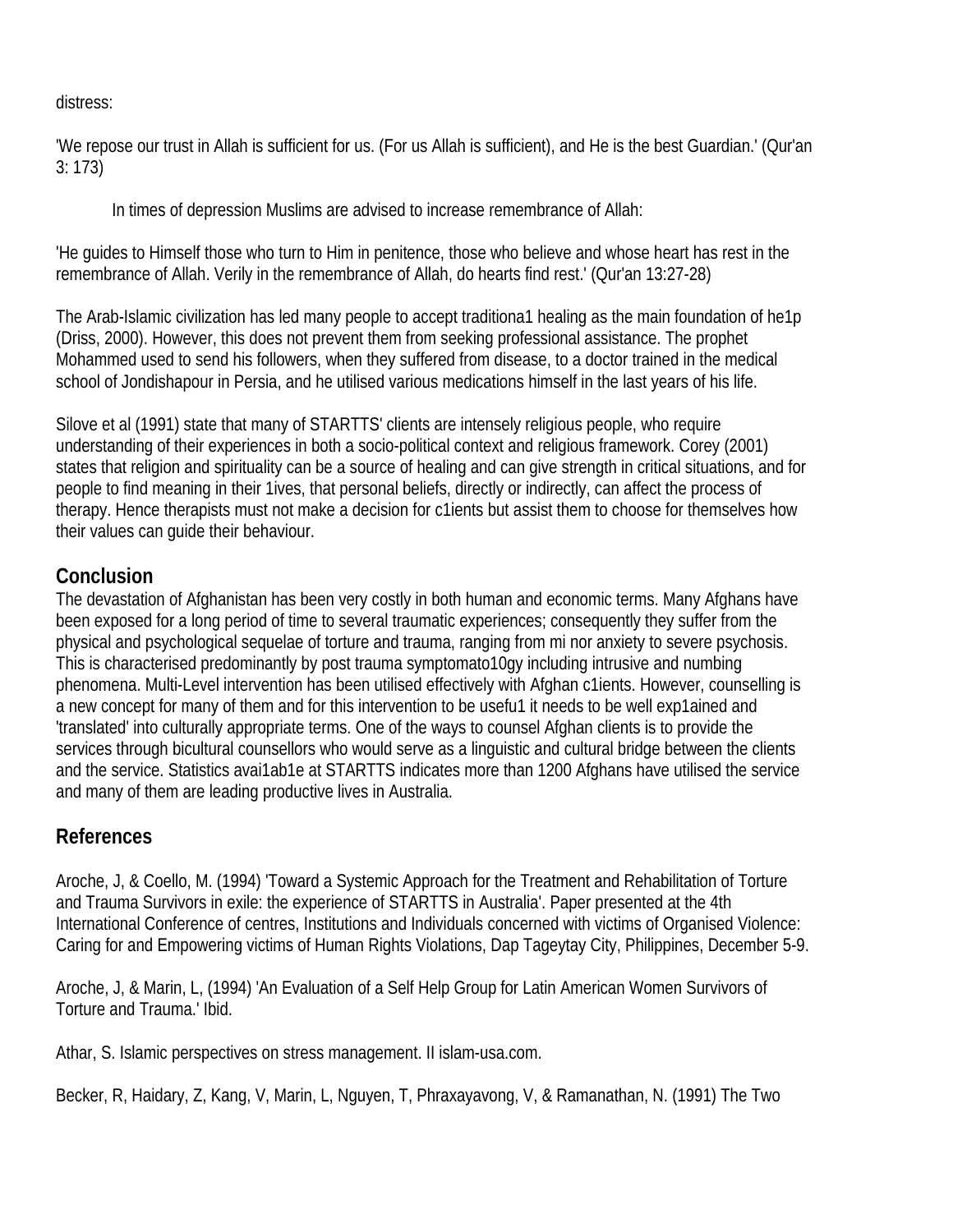practitioner Model: Bicultural workers in a Service for Torture and Trauma Survivors.' In: Hosking, P (Ed), Hope after Horror. Uniya, Sydney. 138-156.

Bowles, R., & Haidary, Z, (1994) 'Narrative Family Therapy with Survivors of Torture and Trauma: An Afghan case study.' Paper presented at the Conference for Services Working with Victims of Organised Violence. Manila, Philippines. 1994.

Bowles, R. (2001) 'Social work with refugee survivors of torture and trauma'. in: Social Work's Fields of Practice. Edited by Alston, M., McKinnon, J. Oxford University Press, Melbourne, Australia.

Centrelink (2002), TPV Holders Statistics. Unpublished. January 2002.

Cunningham, M., & Silove, D. (1993) Principles of Treatment and Service Development for Torture and Trauma Survivors .In: International Handbook of Traumatic stress syndromes. Edited by Wilson, J.P., Raphael, B. New York. Plenum.

Cory, G. (2001) Theory and Practice of Counselling and Psychotherapy, (6th ed), Pacific Grove, California: Brooks Cole.

Driss, M. (2000) Culture, spirituality and psychiatry. Current Opinion. Vol.13 (6), 538-539.

Herman, J. (1992) Trauma and Recovery New York. Harper Collins.

Hussain, M. (1991) Islamic Women. In: Cultural Diversity and Mental Health, Section of Social & Cultural Psychiatry, Royal Australian & New Zealand College of Psychiatrists, Victorian Transcultural Psychiatry Unit, Melbourne.

Mehraby, N, (2001) 'Refugee Women: The Authentic Heroines.' In: Transitions, VoI. 9. Autumn: 8-22 STARTTS, Sydney.

Nguyen, T., & Bowles, R. (1998) 'Counselling Vietnamese Refugee Survivors of Trauma: Points of Entry. Australian Social Worker. Vo151, No 2, June: 41-47.

Reid, J. & Strong, T. (1987) Torture and Trauma: The Health Care Needs of Refugee- Victims in New South Wales. Cumberland College of Health Sciences.

Silove, D., Tarn, R., Bowles, A, & Reid, J. (1991) 'Psychosocial Needs of Torture Survivors'. ANZ Journal of Psychiatry Vol 2, 481-490.

STARTTS Internal statistics. (Unpublished) March 2002.

The Department of Immigration and Multicultural Affairs statistics (Unpublished). October 2001 .

Tsul, P, & Schultz, G.L. (1985) 'Failure of Rapport: Why Psychotherapeutic Engagement Fails in the Treatment of Asian Clients'. American Journal of Orthopsychiatry. Vol 55, (4), October.

Wardak, A.W.H. (1993) The Psychiatric Effects of War Stress on Afghanistan Society.' International Handbook of Traumatic Stress Syndromes. Edited by Wilson, J.P., & Raphael, B. New York. Plenum. 349-357.